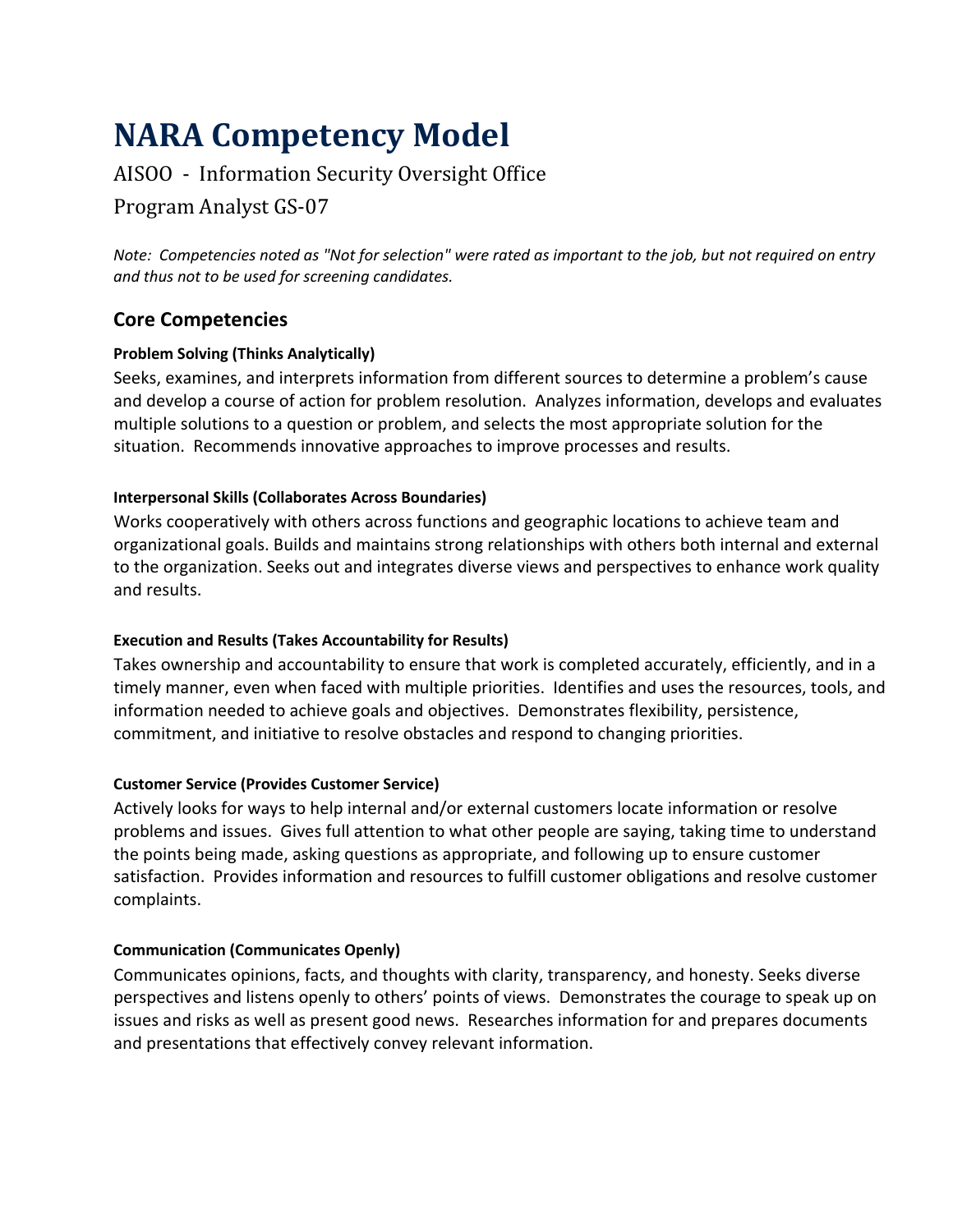#### **Organizational Awareness (Demonstrates Organizational Awareness) (Not for selection)**

Demonstrates behaviors and actions that are aligned with the agency's mission and function, applying programs, policies, procedures, rules, and regulations to work activities. Places a high priority and focus on supporting NARA's mission and achieving agency goals. Considers the potential impact of external factors (for example, changes in legislation) on the needs and objectives of one's department and the agency as a whole.

## **General Competencies**

#### **Influences/Negotiates with Others (Not for selection)**

Promotes ideas and proposals persuasively. Shapes others' opinions, convinces or persuades others, and gains support through own actions/examples or persuasion in an ethical manner. Achieves mutually satisfying agreements in negotiations with others by listening to different objectives, effectively communicating own objectives, and seeking common ground and collaborative situations.

#### **Leads Teams (Not for selection)**

Leads teams of diverse individuals that can work collaboratively to achieve business objectives, openly communicates, discusses, and works through team objectives, and promotes shared accountability for individual and team performance. Promotes coordination and teamwork, leverages team members' strengths and weaknesses, and takes steps to optimize team performance. Celebrates team successes, evaluates setbacks, and implements processes and approaches to continually improve performance and results.

#### **Manages Projects (Not for selection)**

Achieves desired outcomes on projects, on time, and within budget. Designs and plans the project, defines the project workflow, and manages the project team. Controls and provides project deliverables, optimizes the contribution of the people involved, and makes decisions and assesses the impact of those decisions on quality, productivity, schedules, cost, performance, etc. Evaluates and reports progress against goals and milestones.

#### **Embraces Continual Learning**

Seeks opportunities to expand knowledge and skills through formal and informal education, training, and feedback. Identifies and leverages own strengths and developmental needs and strives to improve own skills. Acquires new knowledge related to business, professional, and technological changes and developments. Demonstrates and supports continual learning, and shares knowledge and expertise with others.

#### **Utilizes Computer Technology**

Utilizes computer technology and software applications (e.g., word processing, spreadsheets, databases, web-based tools) to perform work activities. Applies technologies and/or tools to improve work, productivity, or customer service.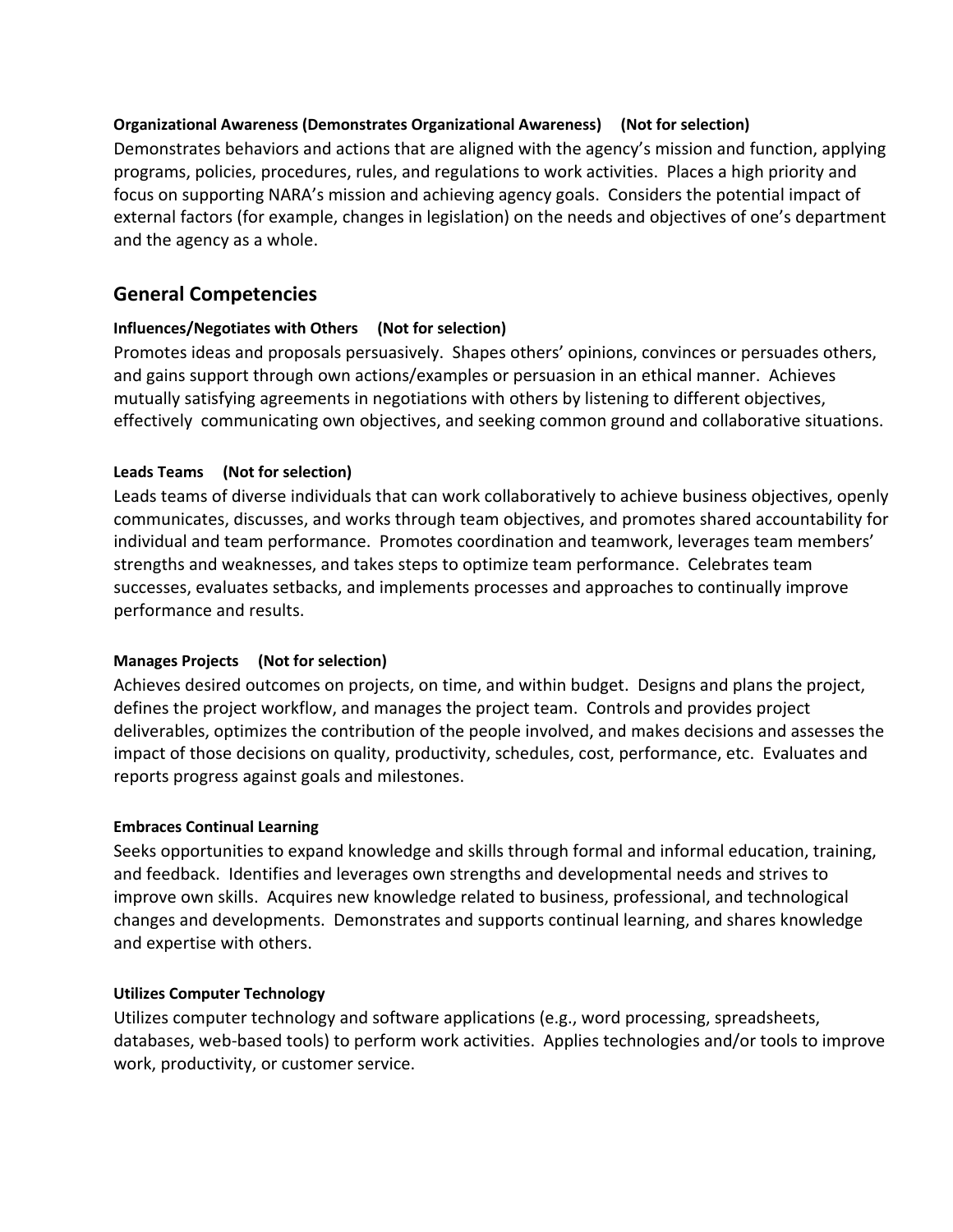#### **Manages Contracts (Not for selection)**

Monitors contracts with vendors, including conducting market research, defining work needed, soliciting and evaluating proposals, making recommendations for vendor selection, finalizing the terms of the contract, and initiating contract revisions to meet changing program requirements. Monitors contractor activities, manages related budgets and financial requirements, and ensures that contract requirements are met and all activities through closeout are performed in compliance with contract terms.

### **Technical Competencies**

#### **Administers Training and Development Programs (Not for selection)**

Plans, designs, develops, implements, and evaluates a wide range of training and professional development programs and strategies related to **[Subject Area(s)/Discipline(s)]**. Establishes training priorities, identifies training needs and opportunities, leads curriculum development, selects appropriate delivery systems, and evaluates the short- and long-term effectiveness of training efforts. Ensures learning solutions are reflective of and adaptive to trainee needs and agency objectives.

#### **Policy and Procedure Development (Not for selection)**

Analyzes, evaluates, and/or develops formal policies and procedures related to **[Agency**] Programs/Activities]. Prepares local directives to implement organization-wide policies or procedures.

#### **Conducts Inspections, Evaluations, and Analysis (Not for selection)**

Conducts inspections, evaluations, and analysis of agency regulations, policies, practices, and statistical information in order to determine degree of department and agency compliance with [Executive Orders, Presidential Memoranda, FOIA, Privacy Act, etc.], ISOO directives, and applicable department and agency regulations. Prepares reports and recommendations based on analytical findings. Reviews the status and effectiveness of directives and recommends modifications or enhancements to improve operations.

#### **Conducts Data Analysis (Not for selection)**

Collects, organizes, and analyzes data and other statistical information, including identifying and resolving data discrepancies and issues. Presents analytical findings and trends in textual and graphical formats, and identifies and recommends modifications in policies, procedures, and resource allocations.